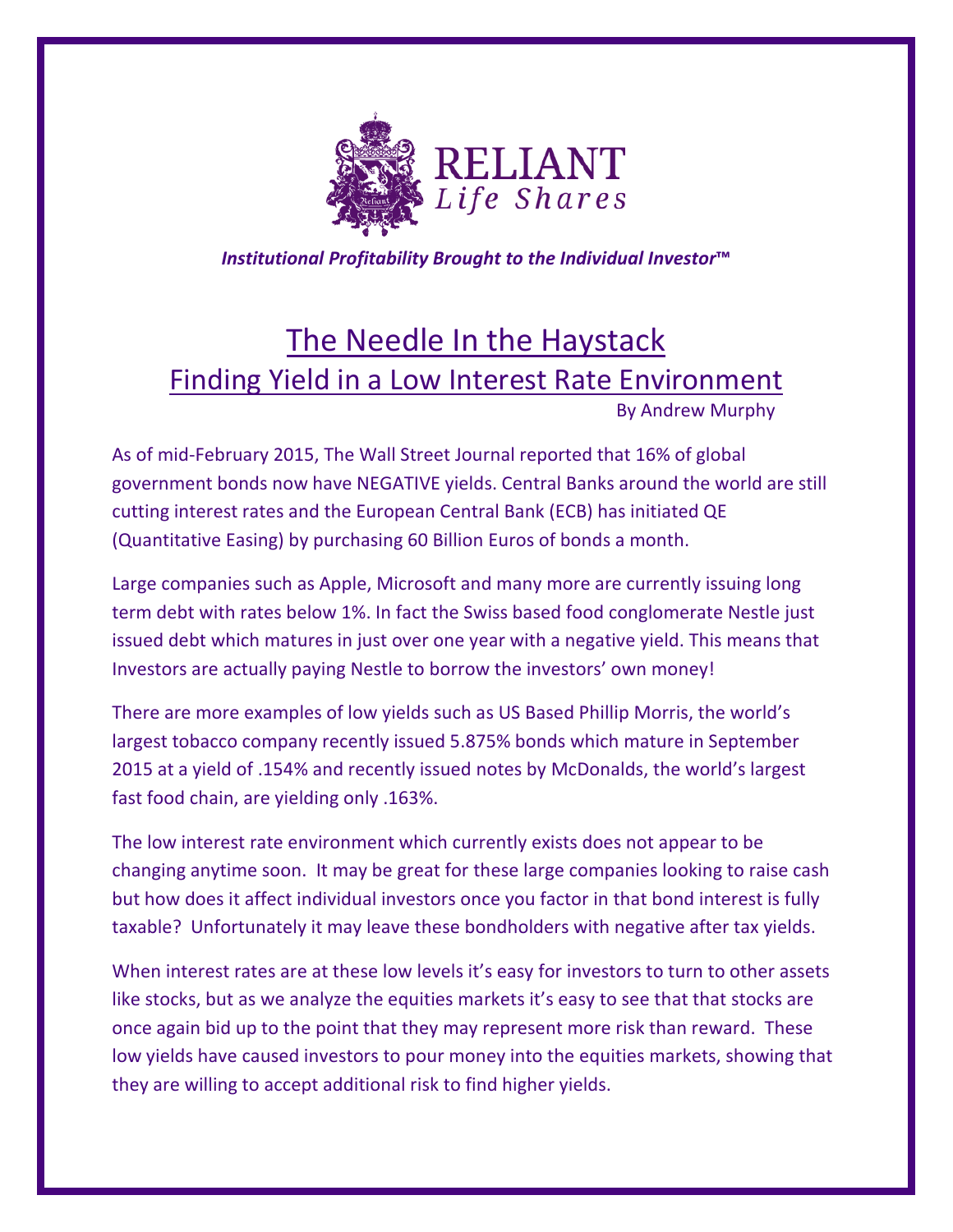According to data compiled by Bloomberg, currently half of the stocks which comprise the S&P 500 are trading at 20 times earnings or higher and less than 27% of the S&P 500 stocks are trading at less than 16 times P/E. Stocks are simply expensive these days. This is evidence that investors are chasing yield and taking more risk as they do. Taking on additional risk in your financial portfolio might be ok if you're in your 20's or 30's but as we age and move closer to that goal of retirement, risk can devastate your chances of reaching your financial objectives.

Most investors are averse to taking on additional risk and a recent survey by BlackRock Inc., one of the leading investment management firms in the US showed that at the end of 2014 almost two-thirds (63%) of all savings and investments are currently held in cash and most of that (51%) is in checking and savings. This was a large increase over the 2013 figures and shows that many investors simply don't know where to place money.

So where do you look to achieve attractive returns without taking a commensurate amount of risk? That is an age old question but there is an answer! There are alternative assets not widely known to the public which provide attractive returns without taking undo risk. In fact an investment in Life Settlements completely removes market risk from the equation. A life Settlement is the purchase of an existing life insurance policy from a third party. Some see this as a morbid investment but when you look at the details you quickly realize this is a win/win transaction for both the buyer and seller. Typically seniors, who are selling their life insurance policy do so because they no longer need, no longer want or can no longer afford the policy. Selling it provides far more than the alternative of lapsing or surrendering the policy back to the issuing life insurance company. In fact a report published by the GAO (Government Accountability Office) shows that an average life settlement transaction provides 5-7 times the amount paid to surrender the same policy back to the carrier. So it's easy to see the benefit to the seller.

The benefits as an investor in Life Settlements are dramatic. This is why large institutional investors like Warren Buffet, Goldman Sachs, Credit Suisse and many more have been quietly using the asset class of Life Settlements for years. Life Settlements offer investors a way to increase diversification in an investment portfolio. More importantly the returns generated on these assets are not tied to stock markets, interest rates, commodity prices or real estate prices, nor are they affected by political events like many investments are. The returns are non-correlated. For an investor Life